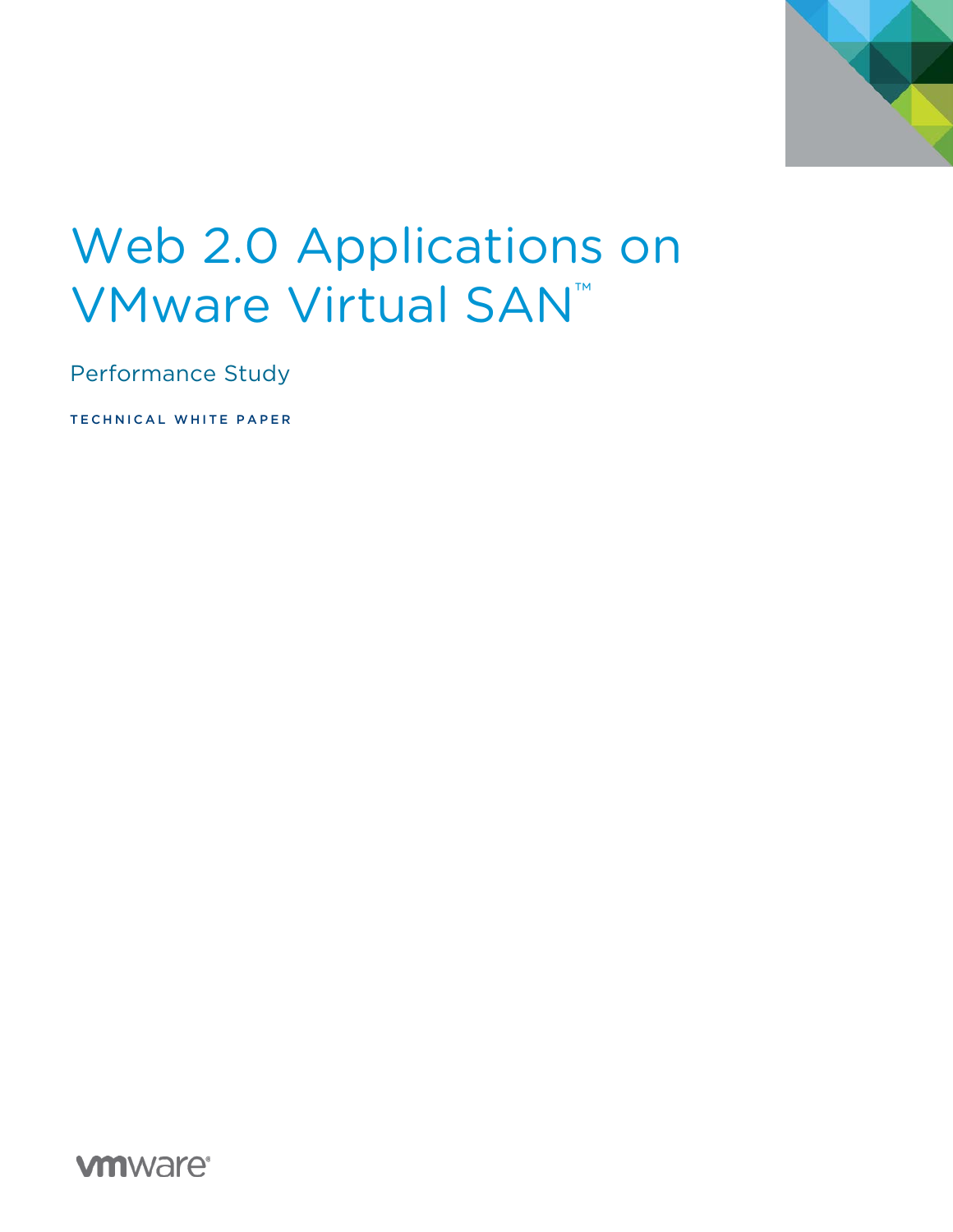#### **Table of Contents**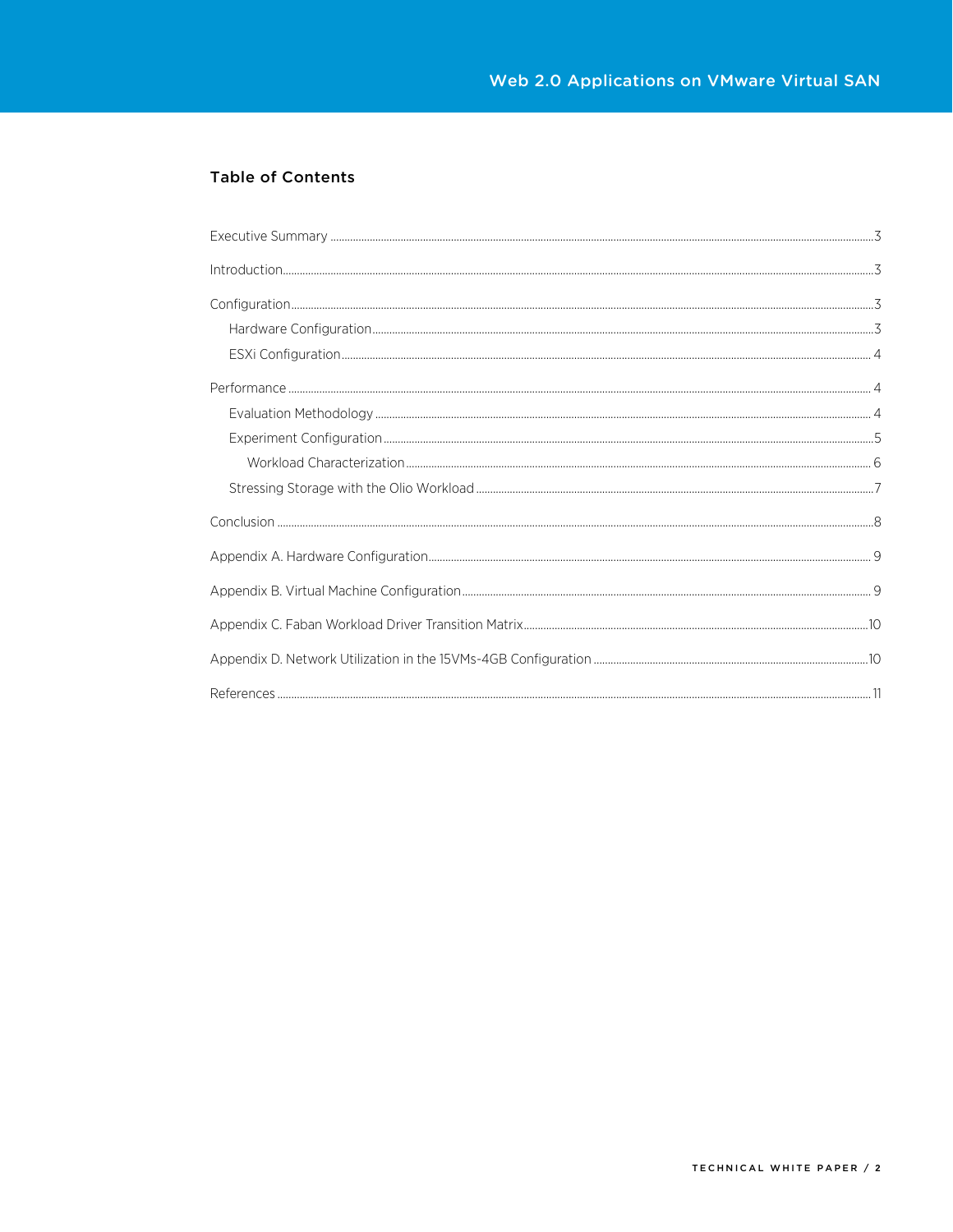## <span id="page-2-0"></span>Executive Summary

Web applications are an integral part of Enterprise and small business IT offerings, and a robust storage backend for these applications is essential. VMware performance labs undertook testing of VMware Virtual SAN™—a distributed, virtualized storage product that leverages the speed of multiple solid-state drives (SSDs)—with the Cloudstone benchmark, which simulates typical Web 2.0 technology use in the workplace. Tests show that Virtual SAN performs exceptionally in a high concurrent user, work-heavy environment where applications maintain impressively low latencies even when handling increased IOPS under stressed configurations.

# <span id="page-2-1"></span>Introduction

Virtual SAN is a distributed storage product that leverages the combination of SSDs and magnetic disks to provide a hypervisor-integrated, scalable storage solution. While Virtual SAN achieves impressive I/O performance with micro-benchmarks [1], Virtual SAN is also capable of performing well with a variety of workloads. This paper presents the results of experiments with Cloudstone, a Web 2.0 benchmark in vSphere 5.5 $^{\rm 1}$  $^{\rm 1}$  $^{\rm 1}$ . These experiments show that Virtual SAN is a good choice for such workloads.

Cloudstone is a Web 2.0 benchmark based on the Olio toolkit and Faban harness. The Olio toolkit implements a social-events application as a multi-tier service and a typical implementation consists of a database server, an application server, and a Web server. The workload is driven by the Faban test harness and specifies the number of users, think-time (the amount of time between user actions), and a transition matrix between various types of operations (see ["Appendix C"](#page-8-2)). The Olio toolkit and Faban harness have been used for various studies including Web server benchmarking, caching layer effectiveness, and hardware benchmarking [2]. Olio and Faban are also a part of the VMmark benchmark.

The test system was installed with a Cloudstone implementation of a MySQL database, NGINX Web server with PHP scripts, and a Tomcat application server provided by the Faban harness. Additional caching layers were not employed. The Web server and database were preconfigured for 500 users, for a starting size of 1.1GB for the database and 44GB for the Web server files. The default configuration was used for the workload generator and the number of users was varied. All components of the application were collocated in a single virtual machine to create a test scenario that focused on storage performance rather than the interactions among application components. Only the client ran in a separate virtual machine on separate hosts. One client-server pair provided a single independent Olio instance for up to 500 users. Scaling was extremely easy by running additional instances with more virtual machines.

# <span id="page-2-2"></span>Configuration

#### <span id="page-2-3"></span>Hardware Configuration

["Appendix A"](#page-7-1) provides detailed hardware configuration. 3 hosts for server virtual machines and 3 hosts for client virtual machines were used. All 6 hosts had identical hardware configurations. Each host had two Intel Xeon Processors E5-2650 v2 (dual sockets, totaling 16 cores, 32 threads, @2.6GHz), 128GB memory, an LSI 9207-8i controller hosting one 400GB Intel S3700 SSD, and seven 1.1TB, 10K RPM SAS drives. The power management option was set to the "Performance" profile from BIOS of each host. Olio application traffic was configured to use a 1Gb network (over a 1Gb switch), and Virtual SAN traffic was configured to use a dedicated 10Gb network (over a 10Gb switch)[. Figure 1](#page-3-3) illustrates the network connectivity of the hosts.

Virtual machines running Ubuntu 10.04 were configured according to the instructions listed in the Cloudstone benchmark [3]. Caching was disabled to stress the system. Virtual machine configuration details are listed in ["Appendix B."](#page-8-1)

 $\overline{a}$ 

<span id="page-2-4"></span><sup>&</sup>lt;sup>1</sup> vSphere 5.5 U1 was used for all experiments.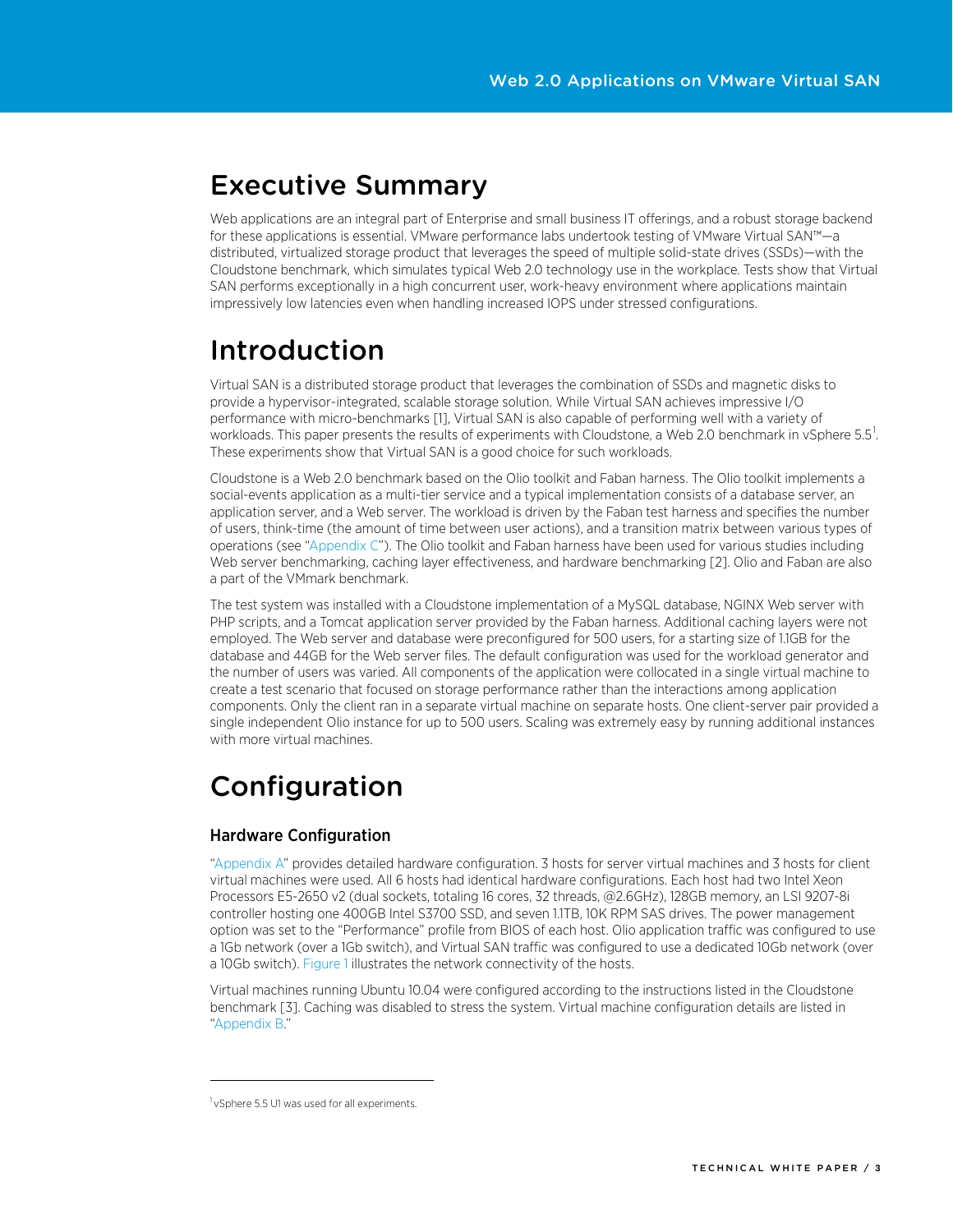#### <span id="page-3-0"></span>ESXi Configuration

The three server hosts were configured to form a server cluster and Virtual SAN was configured in this cluster. The remaining three hosts were set to be the client cluster. The client cluster was used to host virtual machines that initiate Web requests in the Olio workload and collect response time samples. Hence Virtual SAN was not configured in the client cluster, although it had the capability. The server virtual machines were equally distributed among the three server hosts. The client virtual machines were similarly distributed among the three client hosts. In this way, server virtual machines on one ESXi host only talked to client virtual machines on one client host. This was to eliminate 1Gb network bottlenecks for the Olio application traffic.

All storage components of the server virtual machines (configuration, disk, and log files) were stored on Virtual SAN, and they were configured with the default policy of FailuresToTolerate=1 and StripeWidth=1. [Figure 1](#page-3-4) shows the diagram of the host connectivity and its components relationship.

<span id="page-3-4"></span>

<span id="page-3-3"></span>Figure 1. Host connectivity and component configuration

### <span id="page-3-1"></span>Performance

#### <span id="page-3-2"></span>Evaluation Methodology

 $\overline{a}$ 

All experiments consisted of 6-hour runs and workload performance was measured with two sets of data points: average and 95<sup>th</sup>-percentile latency across the whole 6-hour period. Since Virtual SAN is designed as a storage caching layer, standard deviation of average latency for a steady state duration is also reported. Additional  $m$ etrics<sup>[2](#page-3-5)</sup>, such as CPU and network utilization, and virtual disk and physical disk activity, were collected for further workload characterization.

Olio consists of seven types of operations: HomePage, Login, TagSearch, EventDetail, PersonDetail, AddEvent, and AddPerson. The proportion and frequency of the operations can be controlled and the default transition matrix

<span id="page-3-5"></span> $2$  The Virtual SAN cluster or the server cluster was the system under test and all the storage metrics were collected and reported against it.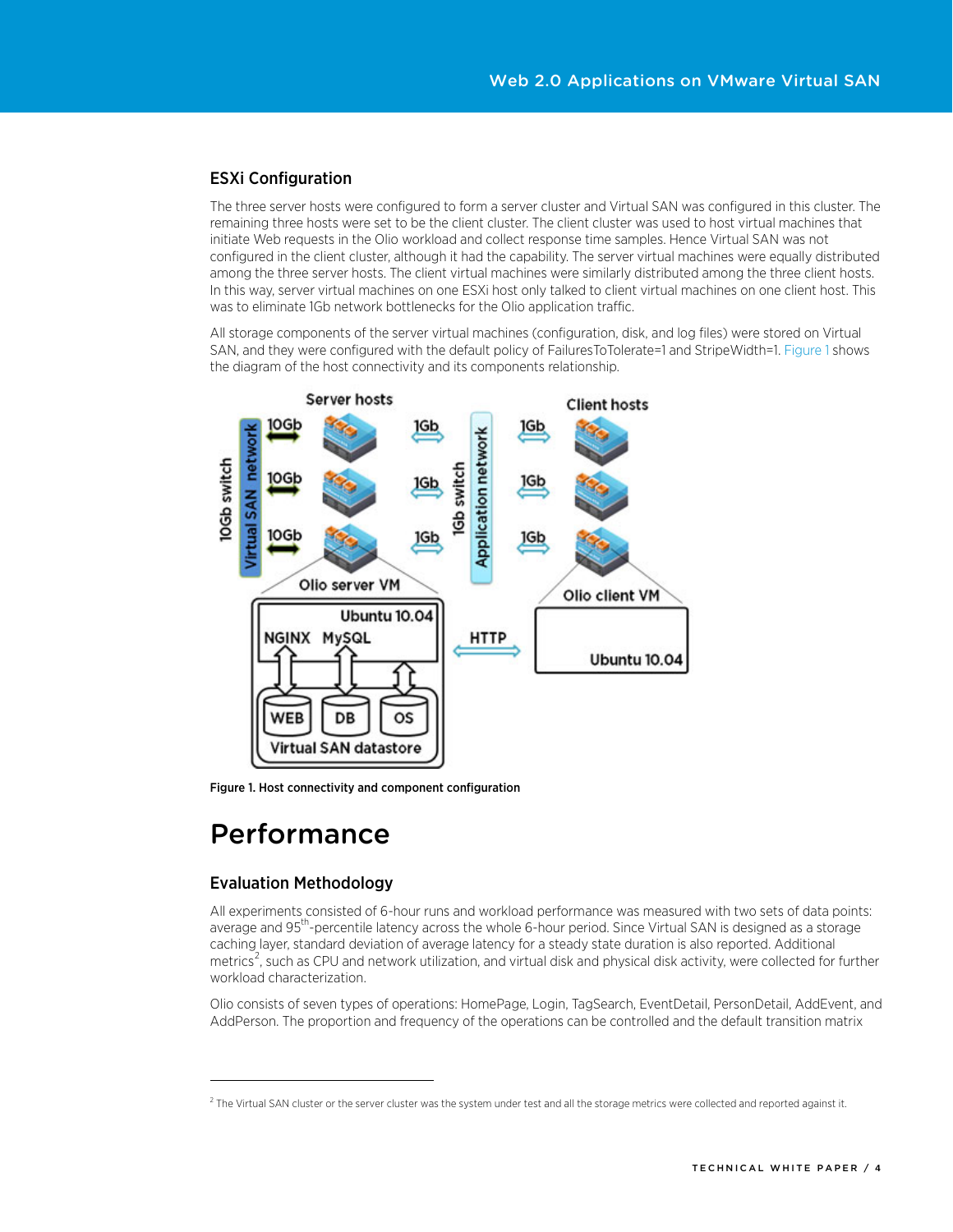provided by the Faban driver for Olio (described in ["Appendix C"](#page-8-2)) was used. The resulting frequency (operations per minute, per user) and the passing criteria are shown in [Table 1.](#page-4-1) 

The driver reported latency for each of these operations, and the average and 95<sup>th</sup>-percentile latencies were computed across all the virtual machines. These metrics were compared against a fixed criteria. Studies indicate that users are less likely to visit a Web site if the response time is greater than 250 milliseconds [4]. This number was used as an upper bound for average latency for frequent operations (HomePage, TagSearch, EventDetail, and Login). For the less frequent operations (AddEvent, AddPerson, and PersonDetail), a slightly more generous threshold of 500 milliseconds was used. For the 95<sup>th</sup>-percentile, the thresholds were doubled and used 500 milliseconds for the frequent operations and 1000 milliseconds for the less frequent operations.

|                                     | <b>AddEvent</b> | <b>AddPerson</b> | <b>EventDetail</b> | <b>HomePage</b> | Login | <b>PersonDetail</b> | <b>TagSearch</b> |
|-------------------------------------|-----------------|------------------|--------------------|-----------------|-------|---------------------|------------------|
| Freq.<br>Ops/Min                    | 0.248           | 0.102            | 2.980              | 3.159           | 1.234 | 0.314               | 4.038            |
| Avg RTT<br>PASS (ms)                | 500             | 500              | 250                | 250             | 250   | 500                 | 250              |
| $95^{\text{th}}\%$ RTT<br>PASS (ms) | 1000            | 1000             | 500                | 500             | 500   | 1000                | 500              |

<span id="page-4-1"></span>Table 1. Operation frequencies and pass criteria

#### <span id="page-4-0"></span>Experiment Configuration

The first experiment measured the activities of 500 users per virtual machine. Each server virtual machine was configured with 4 vCPUs and 4GB of memory to provide enough computational and caching capability. Client virtual machines were configured the same way. The experiments were conducted under a realistically busy load where more than 50% of the CPU resources were consumed, but the system was not saturated yet. To achieve that level, 15 virtual machines<sup>[3](#page-4-3)</sup> were used, totaling 7500 Olio users. A 3 virtual machines<sup>[4](#page-4-4)</sup> case was run (1500 users) for reference. The configuration is summarized i[n Table 2.](#page-4-2)

|             |            | Per VM resources |             |  |  |  |
|-------------|------------|------------------|-------------|--|--|--|
| <b>Name</b> | Olio users | <b>vCPU</b>      | Memory (GB) |  |  |  |
| 3 VMs       | 1500       |                  |             |  |  |  |
| 15 VMs      | 7500       |                  |             |  |  |  |

#### <span id="page-4-2"></span>Table 2. Experiment configuration

The 3 virtual machines case uses only 17% of system CPU, while the 15 virtual machines case consumes 70% of CPU resources<sup>[5](#page-4-5)</sup>[. Figure 2](#page-5-1) shows the Olio operation latencies results for both cases. The average and 95<sup>th</sup>percentile latencies are well below the expected latencies and easily meet the passing criteria described i[n Table 1](#page-4-1) of the previous section. For example, for the 15 virtual machines configuration, average latencies for operations of AddEvent, AddPerson, and PersonDetail top at 160 milliseconds. This is well below their passing threshold at 500 milliseconds. Other frequent operations have average latencies of less than 80 milliseconds and hence easily satisfy their passing criteria of being below 250 milliseconds. The average response time also shows low variation—the standard deviation of average response time samples<sup>[6](#page-4-6)</sup> is in the range of 2% - 7% as shown by the

<span id="page-4-5"></span> $\overline{a}$ 

<span id="page-4-6"></span><span id="page-4-3"></span> $3$  15 pairs of server-client virtual machines

<span id="page-4-4"></span><sup>&</sup>lt;sup>4</sup> 3 pairs of server-client virtual machines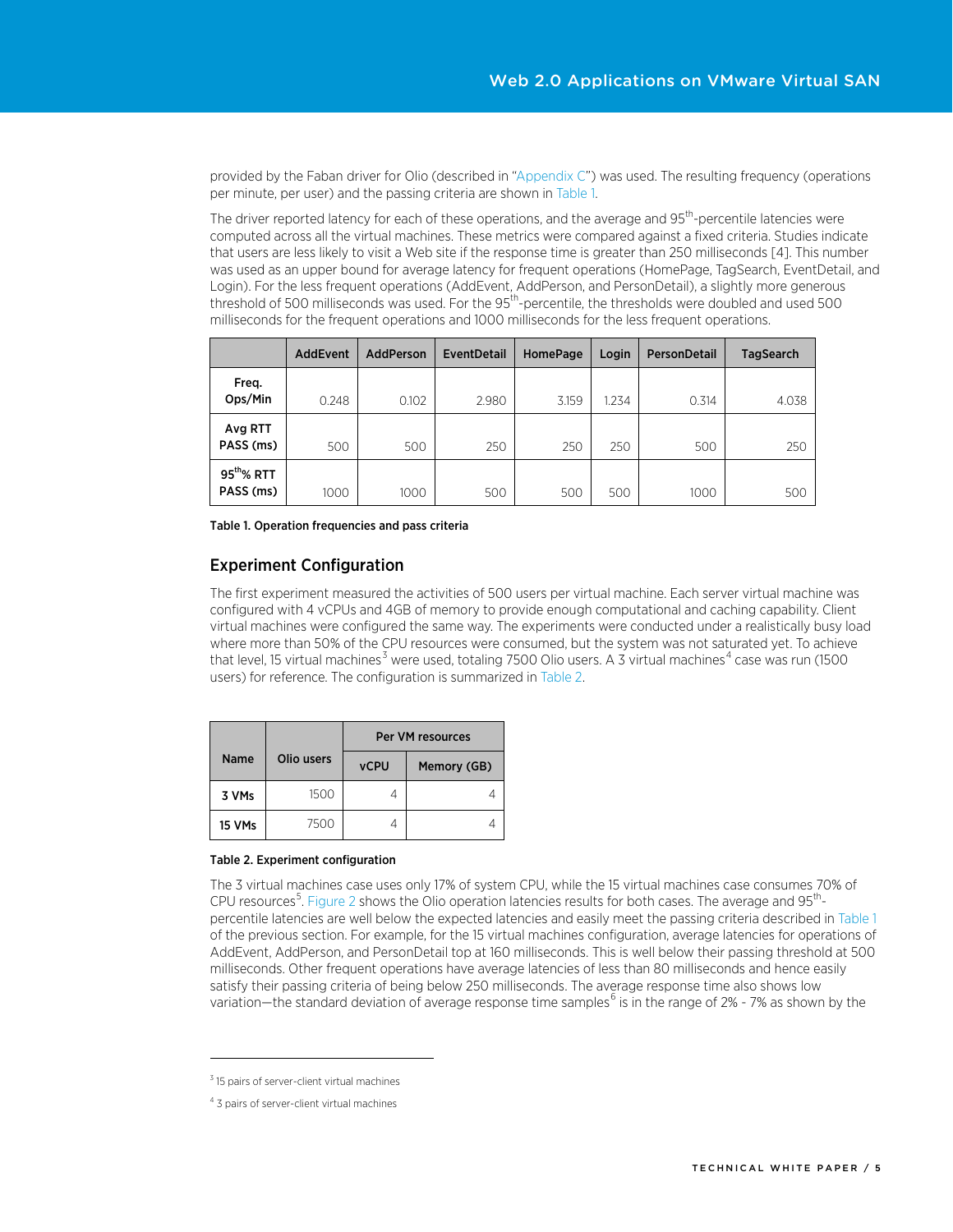

error bars in the figure. This indicates that when the system is moderately busy, Virtual SAN achieves good application latency performance.

<span id="page-5-1"></span>Figure 2. Round Trip Times (RTTs) for various operations with 3 and 15 virtual machines

#### <span id="page-5-0"></span>Workload Characterization

In this 15 virtual machines configuration, the system is moderately busy. As mentioned before, the CPU utilization of the 3 hosts in the server cluster averaged 70%. This configuration also exercised a non-trivial-sized working set throughout the test[. Table 3](#page-5-2) shows the disk utilization at test start and ending time for the 3 dedicated disks in a single server virtual machine. The majority of disk space is consumed by Web files, and the file size also increased considerably throughout the test. After initialization, pre-copied Web files take 44GB in one virtual machine. At the end of a 6-hour test, the Web files size is doubled to 89GB. In the entire Virtual SAN cluster, the total working set size increases from 750GB to 1.4TB during the whole test duration.

|              | Start of test (GB) | End of test (GB) |
|--------------|--------------------|------------------|
| Web          | 44.0               | 89.0             |
| DB           | 1.1                | 1.3              |
| <b>OS</b>    | 5.0                | 5.1              |
| <b>Total</b> | 50.1               | 95.4             |

#### <span id="page-5-2"></span>Table 3. Disk utilization per virtual machine

 $\overline{a}$ 

[Table 4](#page-6-1) shows the aggregated IOPS, throughput and average I/O latency for the Web, DB, and OS disks in the 3 host Virtual SAN cluster. These storage metrics are all measured and collected at the vSCSI layer. The workload is write-intensive: there are about 10 times write operations than read operations. There is only light read IOPS, which can be attributed to efficient caching at the application and the OS layers. The disk write average latency is also much higher than read for each type of disk. For network traffic, Virtual SAN generates around 170Mbps in the dedicated Virtual SAN network while there is roughly 1Gbps non-Virtual SAN traffic in the application network (["Appendix D"](#page-9-1)).

<sup>&</sup>lt;sup>5</sup> The CPU usage number is the median CPU utilization of the hosts in the server cluster. The client hosts are generally at low CPU utilization for all the test cases in this paper and hence are not reported.

 $6$  The standard deviation is calculated based on a serial of average latency sub-samples. Each sub-sample is collected over a 30-second window. These sub-samples are collected consecutively in the steady state duration, which is the whole 6 hours test run excluding the first 30 and last 30 minutes.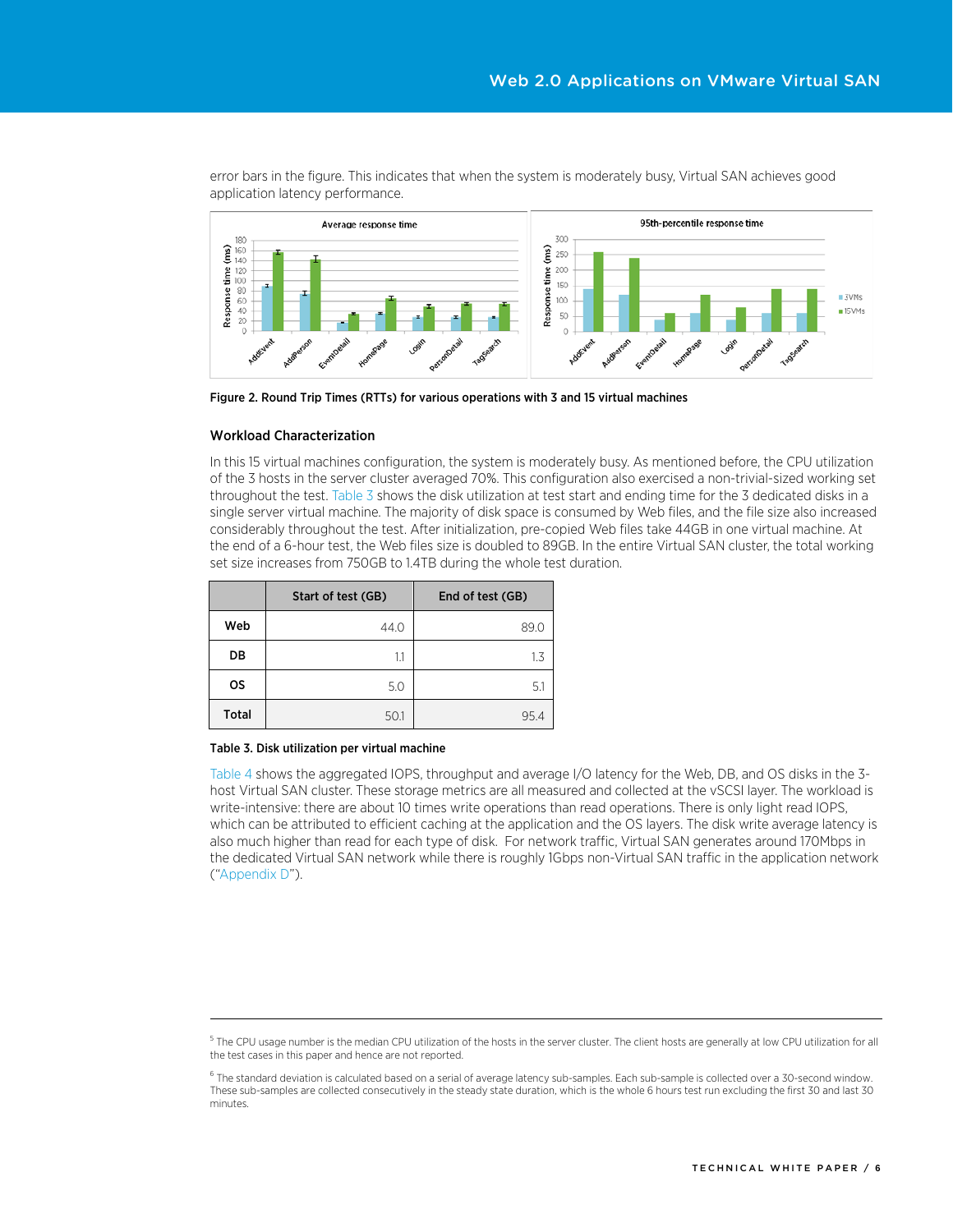|                    |             | Read                         |              | Write       |                              |              |  |
|--------------------|-------------|------------------------------|--------------|-------------|------------------------------|--------------|--|
|                    | <b>IOPs</b> | Throughput<br>(Mbyte/second) | Latency (ms) | <b>IOPS</b> | Throughput<br>(Mbyte/second) | Latency (ms) |  |
| Web                | 56          | 0.46                         | 1.41         | 562         | 13.93                        | 9.19         |  |
| DB                 | 80          | 0.66                         | 1.52         | 833         | 19.99                        | 4.06         |  |
| <b>OS</b>          | 42          | 0.35                         | 1.52         | 433         | 10.51                        | 7.53         |  |
| Total /<br>Average | 179         | 1.47                         | 1.48         | 1828        | 44.42                        | 6.92         |  |

<span id="page-6-1"></span>

| Table 4. Aggregated IOPS/throughput and average I/O latency for disks in the Virtual SAN cluster |  |
|--------------------------------------------------------------------------------------------------|--|
|--------------------------------------------------------------------------------------------------|--|

#### <span id="page-6-0"></span>Stressing Storage with the Olio Workload

From the IOPS numbers in the previous section, it is clear that even though the workload disk size is high, the number of operations sent to the physical disk is low due to efficient caching. To further stress the system, the same workload was run on two stressed configurations. In the first set, the users were kept steady at 500 per virtual machine but the memory size was reduced to 1GB. This reduces the amount of data that can be cached and therefore increases the number of IOPS reaching the Virtual SAN layer. One might note that it is an unrealistic configuration: although the workload is expected to consume similar CPU resources as in the previous set of experiments, it is configured to use only 4% of memory resources (15GB out of 384GB in the server cluster).

|             |            |             | Per VM resources | Cluster resources used |             |  |
|-------------|------------|-------------|------------------|------------------------|-------------|--|
| <b>Name</b> | Olio users | <b>vCPU</b> | Memory (GB)      | <b>vCPU</b>            | Memory (GB) |  |
| 15VMs - 4GB | 7500       | 4           | 4                | 60                     | 60          |  |
| 15VMs - 1GB | 7500       | 4           |                  | 60                     | 15          |  |
| 70VMs - 1GB | 7000       |             |                  | 70                     | 70          |  |

#### <span id="page-6-2"></span>Table 5. Experiment configuration for stressing storage

 $\overline{a}$ 

For a more realistic scenario, the second stressed configuration was also used. 1-vCPU virtual machines were configured, each capable of handling 100 Olio users, but ran a total of [7](#page-6-3)0 virtual machines<sup>7</sup> on the 3-node server cluster. This is similar to a Web server hosting scenario and boosts system memory utilization to 18% (70GB out of 384GB) while CPU utilization remained around 70%. The configurations are summarized in [Table 5,](#page-6-2) and the previous un-stressed configuration is also shown as "15VMs-4GB" for reference. The experiments for the 2 stressed configurations were also run for 6 hours. The actual CPU utilization came out to be similar to the previous un-stressed case: 15VMs-1GB at [8](#page-6-4)0%<sup>8</sup> and 70VMs-1GB at 72%. [Figure 3](#page-7-2) shows that aggregate vSCSI IOPS and throughput in the cluster have greatly increased, especially for the read path.

<span id="page-6-3"></span> $7$  70 pairs of client-server virtual machines - the 70 server virtual machines are distributed randomly among 3 server hosts and leads to a roughly even distribution. So are the client virtual machines. The network connection between client and server virtual machines is also randomly chosen without a pre-defined rule.

<span id="page-6-4"></span><sup>&</sup>lt;sup>8</sup> The intuitive reason for higher CPU utilization is from extra work on memory swapping due to less caching.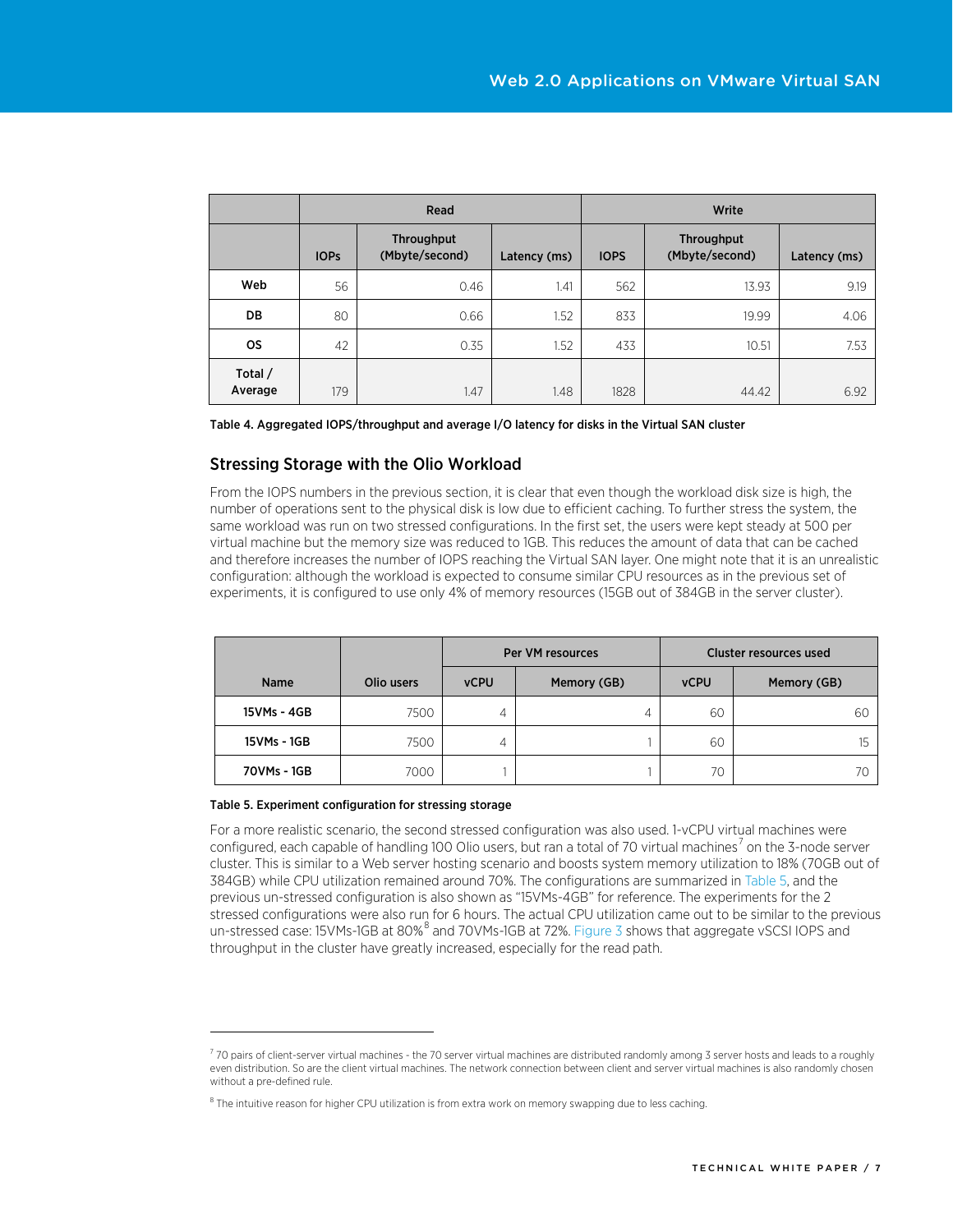

#### <span id="page-7-2"></span>Figure 3. Aggregated storage metrics in the Virtual SAN cluster for stressed configurations

Correspondingly, an increase in response time at the application layer is seen in [Figure 4.](#page-7-3) However, it is also clear that the passing criteria for all test cases are still met. This demonstrates Virtual SAN's capability in handling increased IOPS while retaining good application performance.



<span id="page-7-3"></span>Figure 4. Operations RTT comparison for stressed configurations

# <span id="page-7-0"></span>Conclusion

<span id="page-7-1"></span>Web 2.0 workloads perform well when using Virtual SAN as the storage layer. The Cloudstone benchmark is conducted where a workload of 7500 Olio users are run across 15 virtual machines in a 3-node Virtual SAN cluster. The systems are moderately busy at 70% average CPU utilization. The total working set size in the entire cluster almost doubled from 750GB to 1.4TB in the 6-hour test duration. The result shows the Olio application in the benchmark achieves exceptionally low latency with small variation over time. All Olio operations obtain average latencies that are well below 250 milliseconds and with only 2%-7% variation over time. Virtual SAN also retains its performance while handling increased storage stress. When the memory used for caching is reduced under two different configurations, the application latencies are still below the passing criteria, although the IOPS are dramatically higher in both cases.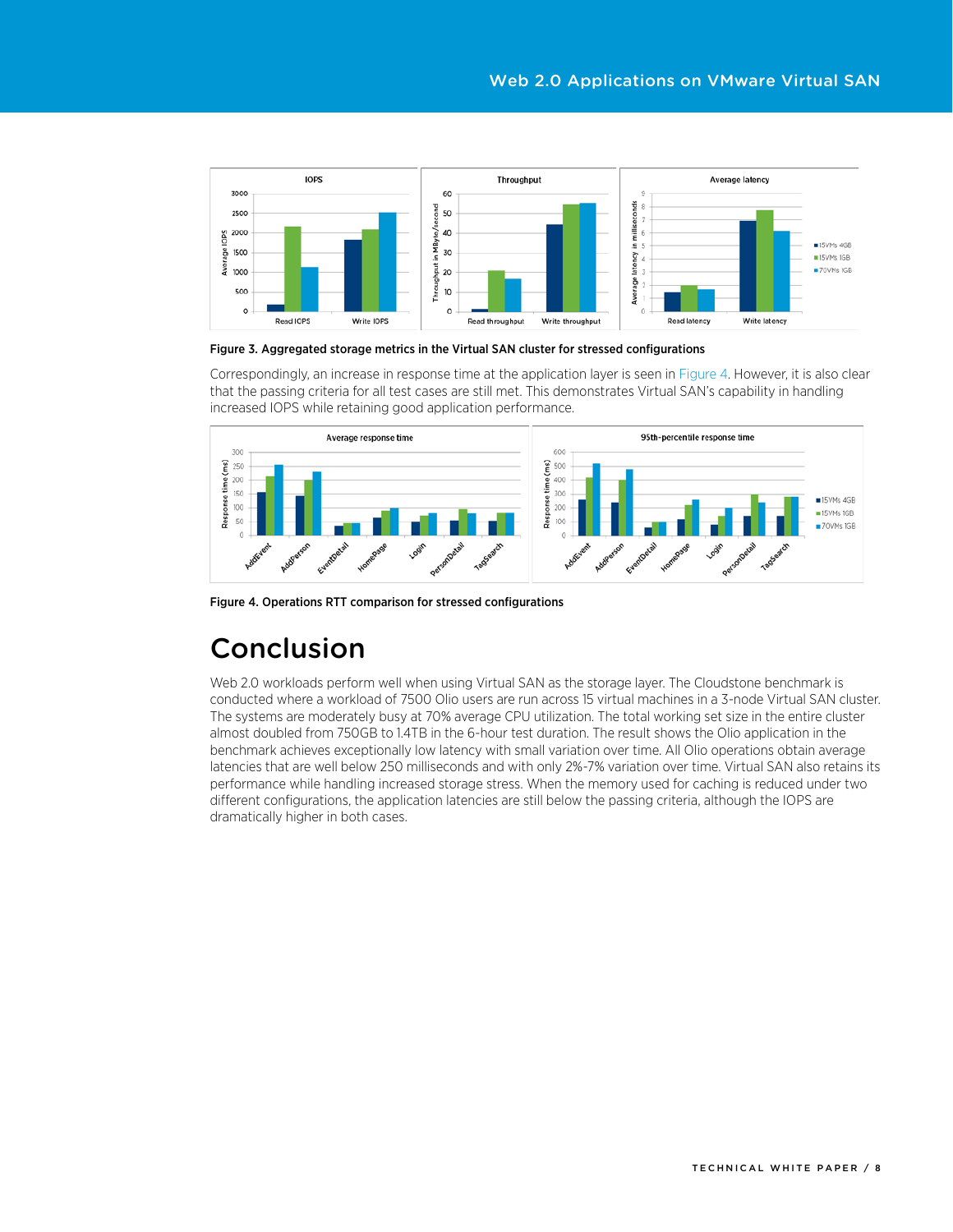### <span id="page-8-0"></span>Appendix A. Hardware Configuration

6 Dell R720 servers were used, and each server had the following configuration:

- Two Intel Xeon Processor E5-2650 v2 @ 2.60GHz
	- Dual sockets, totaling 16 cores/32 threads; Hyper-Threading is on
- 128GB RAM DDR3 @1866MHz
- 1 400GB Intel S3700 SSD (INTEL SSDSC2BA40, Firmware: DL04)
- 4 Hitachi 1.1TB, 10KRPM SAS drives (HUC101212CSS600, Firmware: U5E0)
- 3 Seagate 1.1TB, 10KRPM SAS drives (ST1200MM0007, Firmware: IS04)
- LSI Logic 9207-8i controller (LSI2308\_2 chipset)
- 1 quad-port Broadcom 1Gb NIC (BCM5720)
- 1 dual-port Intel 10Gb NIC (82599EB, fibre optic connector)

One 1Gb port on each machine was connected to an Extreme X350 switch, and one 10Gb port of each machine was connected to an Arista 7050 switch. The rest of the NICs were not used in our experiments.

# <span id="page-8-1"></span>Appendix B. Virtual Machine Configuration

Every virtual machine in the experiment (both client and server) had the following configuration:

- 64-bit Ubuntu 10.04, Kernel 2.6.32-38-server
- VMXNET3 driver version 1.1.30.0, PVSCSI driver version 1.1.1.0
- 16GB disk with operating system on LSI Logic controller
- 16GB database disk and 100GB Web disk, both on PVSCSI controller
- NGINX 1.0.11, MySQL 5.5.20, PHP 5.3.9, Olio v0.2, Faban v1.0, Tomcat v6.0
- <span id="page-8-2"></span>• Java 1.6.0\_32 is used for Faban harness on client virtual machines. Java heap size is configured to be 768MB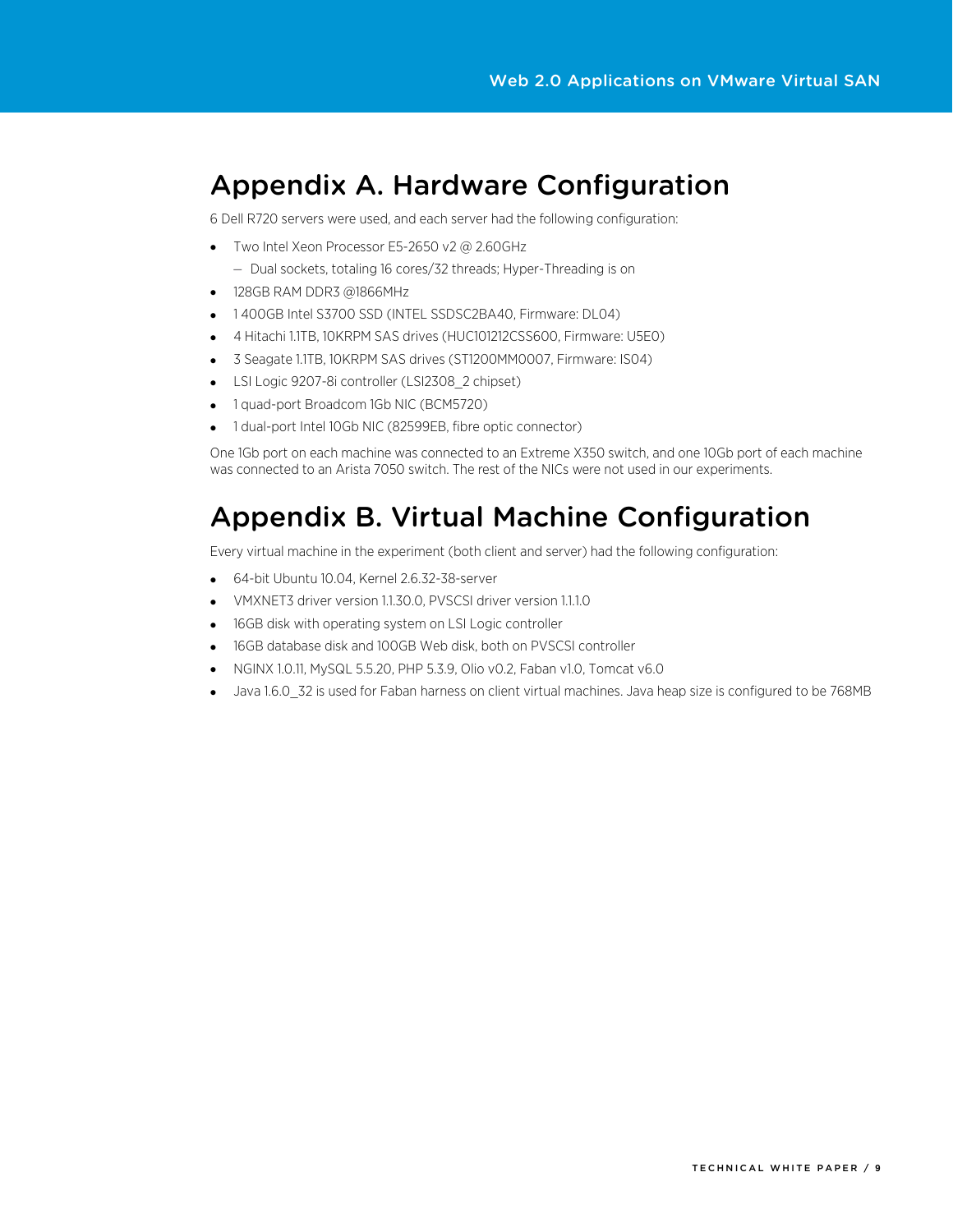# <span id="page-9-0"></span>Appendix C. Faban Workload Driver Transition **Matrix**

The following example shows how to read the matrix shown in [Table 6.](#page-9-2) 

Example: Row EventDetail indicates that 72% of the time, the next operation is HomePage, 21% for Login, 6% for PersonDetail, and 1% for AddPerson.

|                  | <b>HomePage</b> | Login   | <b>TagSearch</b> | EventDetail | PersonDetail | <b>AddPersion</b> | AddEvent |
|------------------|-----------------|---------|------------------|-------------|--------------|-------------------|----------|
| HomePage         | 0               | 11      | 52               | 36          | 0            |                   | $\circ$  |
| Login            | 0               | 0       | 60               | 20          | 0            | 0                 | 20       |
| <b>TagSearch</b> | 21              | 6       | 41               | 31          | 0            |                   | $\circ$  |
| EventDetail      | 72              | 21      | $\Omega$         | $\Omega$    | 6            |                   | $\Omega$ |
| PersonDetail     | 52              | 6       | $\circ$          | 31          | 11           | 0                 | $\circ$  |
| AddPerson        | $\Omega$        | $\circ$ | $\Omega$         | $\Omega$    | 100          | $\Omega$          | $\Omega$ |
| AddEvent         | 0               | 0       | $\Omega$         | 100         | 0            | 0                 | $\circ$  |

<span id="page-9-2"></span>Table 6. Faban workload driver transition matrix

# <span id="page-9-1"></span>Appendix D. Network Utilization in the 15VMs-4GB Configuration

[Table 7](#page-9-3) shows per-host network traffic statistics for hosts in the Virtual SAN cluster.

|           | Virtual SAN traffic (10Gb PNIC stats) |        |                |                | Non-Virtual SAN - Olio traffic (1Gb PNIC) |                    |                |                |
|-----------|---------------------------------------|--------|----------------|----------------|-------------------------------------------|--------------------|----------------|----------------|
|           | Tx pps                                | Rx pps | <b>Tx Mbps</b> | <b>Rx Mbps</b> | Tx pps                                    | R <sub>x</sub> pps | <b>Tx Mbps</b> | <b>Rx Mbps</b> |
| 15VMs-4GB | 4963                                  | 16372  | 144.5          | 150.7          | 72240                                     | 31684              | 715.3          | 123.0          |

<span id="page-9-3"></span>Table 7. Network utilization in 15 virtual machines 4GB memory case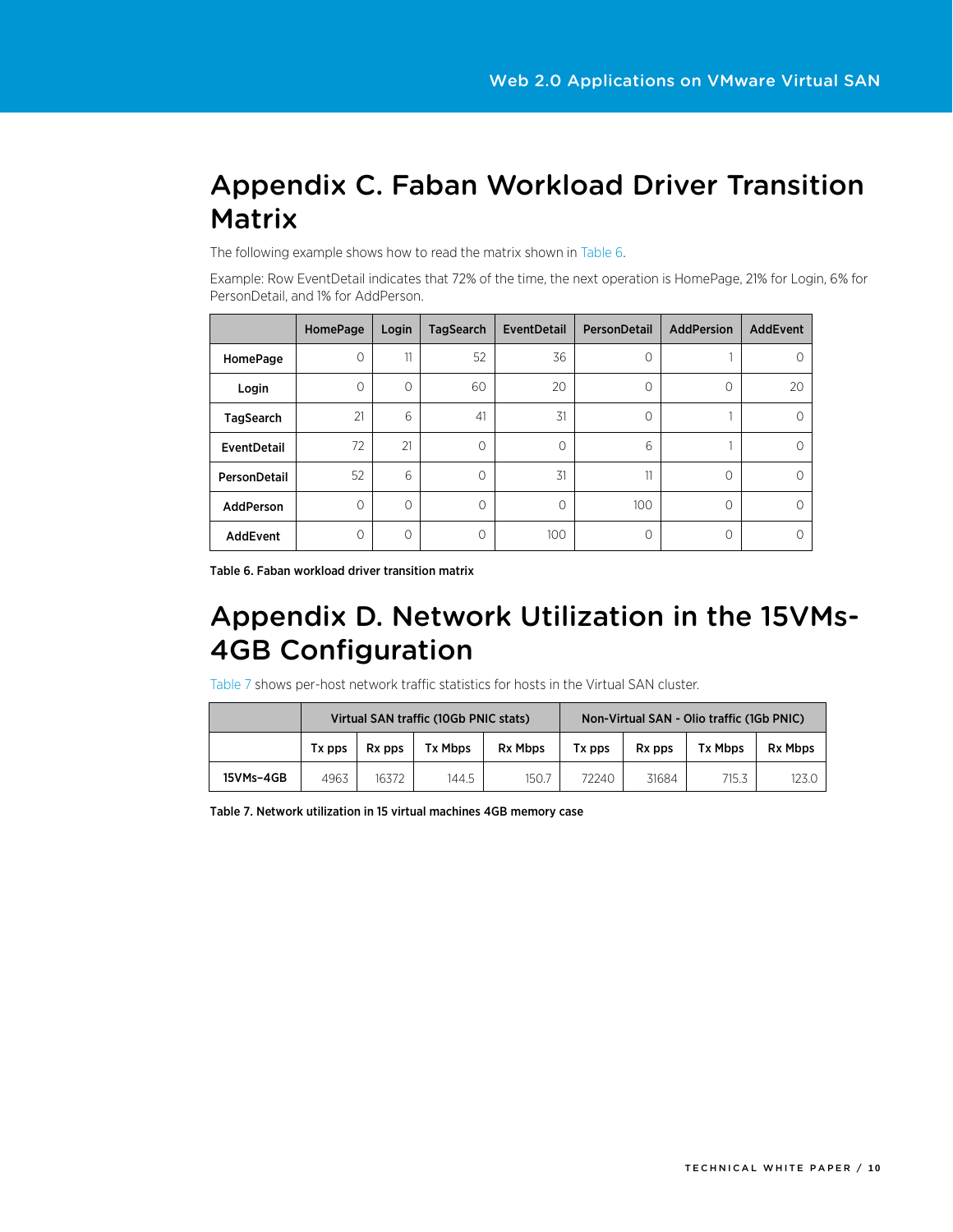## <span id="page-10-0"></span>References

- [1] Wade Holmes. (2014, March) How to Supercharge Your Virtual SAN Cluster (2 Million IOPS!). <http://blogs.vmware.com/vsphere/2014/03/supercharge-virtual-san-cluster-2-million-iops.html>
- [2] Will Sobel, Shanti Subramanyam, Akara Sucharitakul, Jimmy Nguyen, Hubert Wong, Sheetal Patil, Armando Fox, and David Pattersonl, "Cloudstone: Multi-Platform, Multi-Language Benchmark and Measurement Tools for Web 2.0," in CCA, 2008.
- [3] EPFL PARSA. (2013) Cloudstone Software Download[. http://parsa.epfl.ch/cloudsuite/web.html](http://parsa.epfl.ch/cloudsuite/web.html)
- [4] Steve Lohr. (2012, February) For Impatient Web Users, an Eye Blink Is Just Too Long to Wait. <http://www.nytimes.com/2012/03/01/technology/impatient-web-users-flee-slow-loading-sites.html>